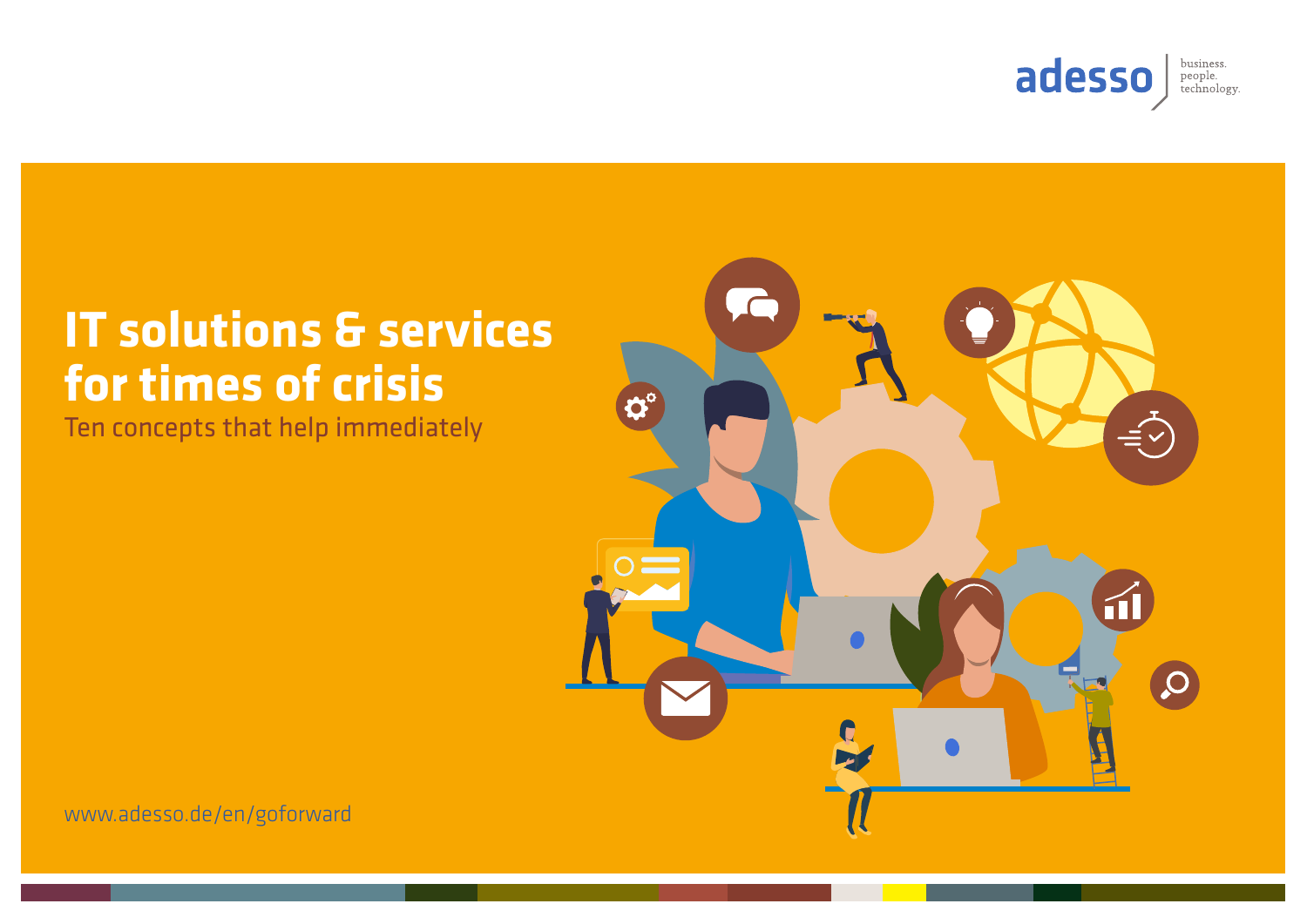## adesso

### IT IS INDISPENSABLE FOR OVERCOMING THE ECONOMIC CRISIS

When solutions had to be found urgently, IT experts in companies showed what is possible even at short notice: they brought employees into the home office, they converted ongoing projects to remote, they keep processes running. Not every change was and is carried out silently - but the mixture of common sense, an eye for the possible and the right IT ensure that many things work quickly.

Now that immediate problems have been solved, companies are faced with the task of cushioning the economic consequences of the crisis. After all, no one has a plan for this situation in the drawer. That is why flexibility and fast results are the commandments of the hour. IT solutions and services can again make their contribution to this. We would like to briefly introduce you to the ten matching concepts here. Our experts will be happy to explain more details to you.

Continuing to involve employees - Continuing to reach customers - Continuing to control processes

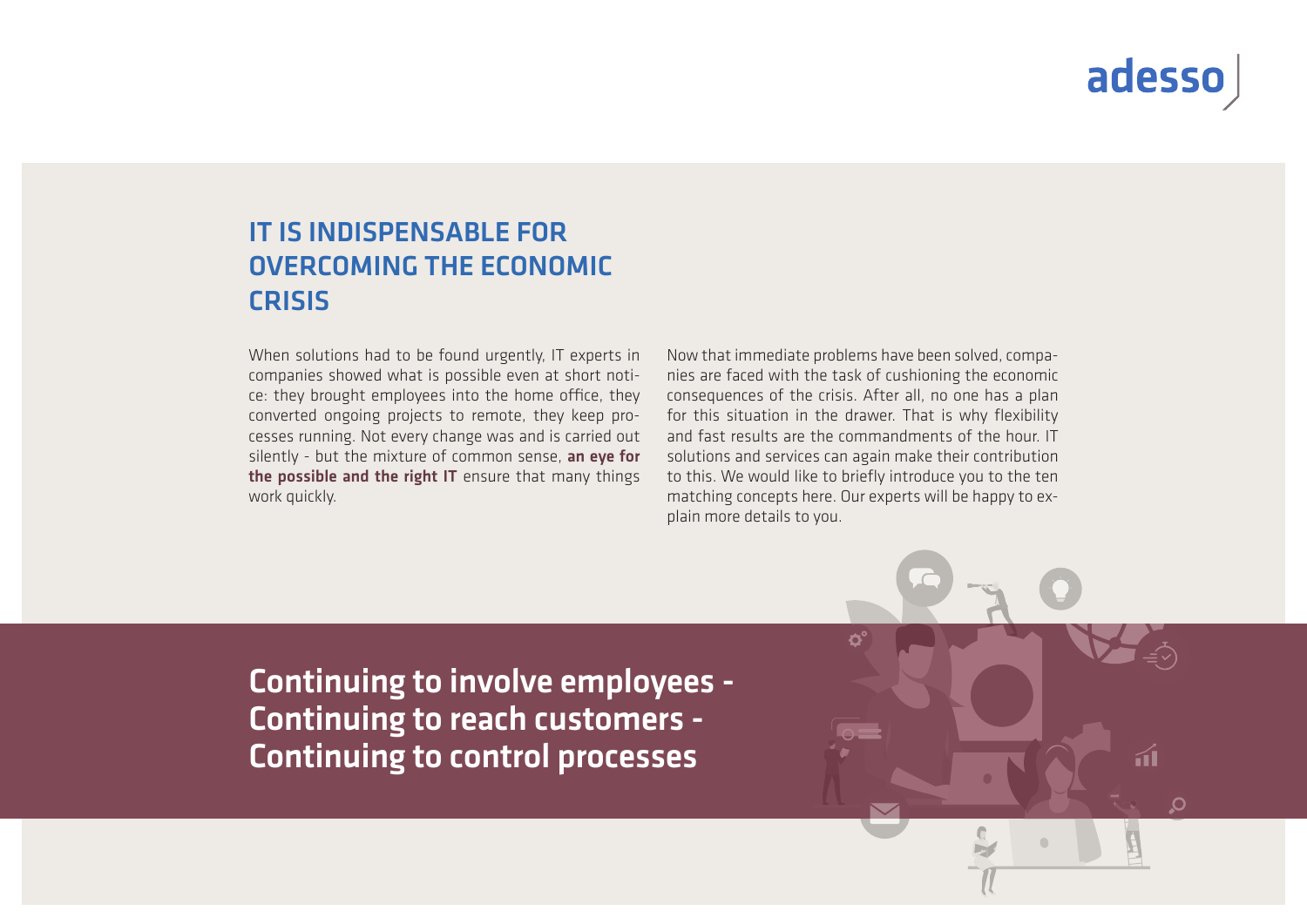

#### DISTRIBUTED COLLABORATIVE WORK – DESIGNING DIGITAL PROJECT WORK

Every project thrives on the exchange of ideas between the participants: from informal discussions over coffee to structured workshops – ideas are developed through communication. When established forms of collaboration are suddenly no longer available, digital tools such as Microsoft Teams and smart concepts for distributed working are needed. Within just a few days, reliable processes are available for employees and customers to continue existing projects and new ventures – almost as if everyone were sitting at the same table.



Here you can read more about the topic: www.adesso.de/en/remotework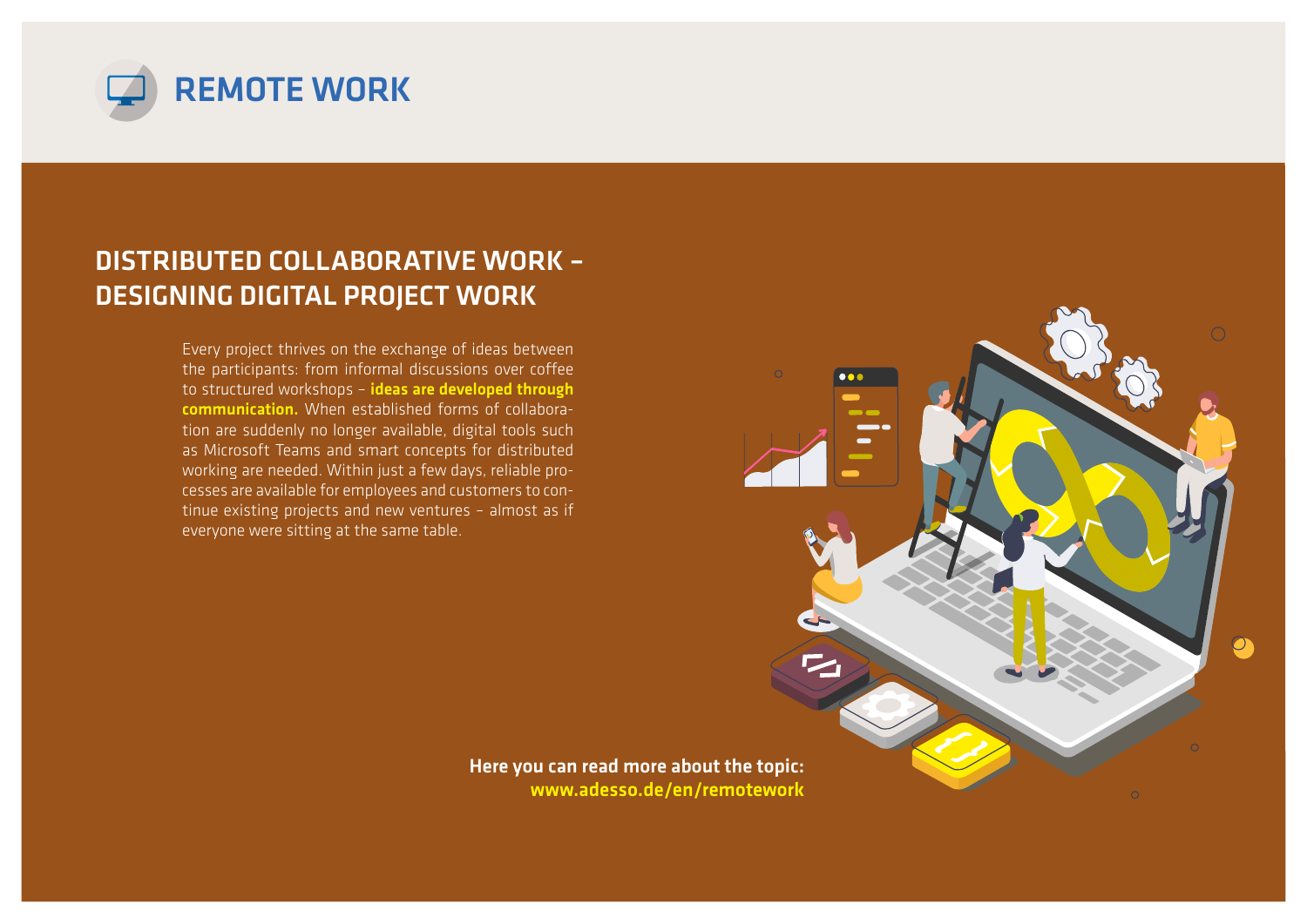



Here you can read more about the topic: www.adesso.de/en/itsupport

### EVEN WHEN THINGS GET TOUGH: EVERYTHING CONTINUES TO RUN RELIABLY

Employees are absent or withdrawn on short notice, development projects are stopped or the demands on the infrastructure increase rapidly: the current crisis can quickly have a negative impact on IT operations. Nevertheless, those responsible must maintain all important processes. Securing operations and reliable access to the applications used are particularly important now. To ensure that nothing comes to a complete standstill, our experienced employees rely on standardised and proven processes. In this way you remain capable of acting at short notice - despite unforeseen events.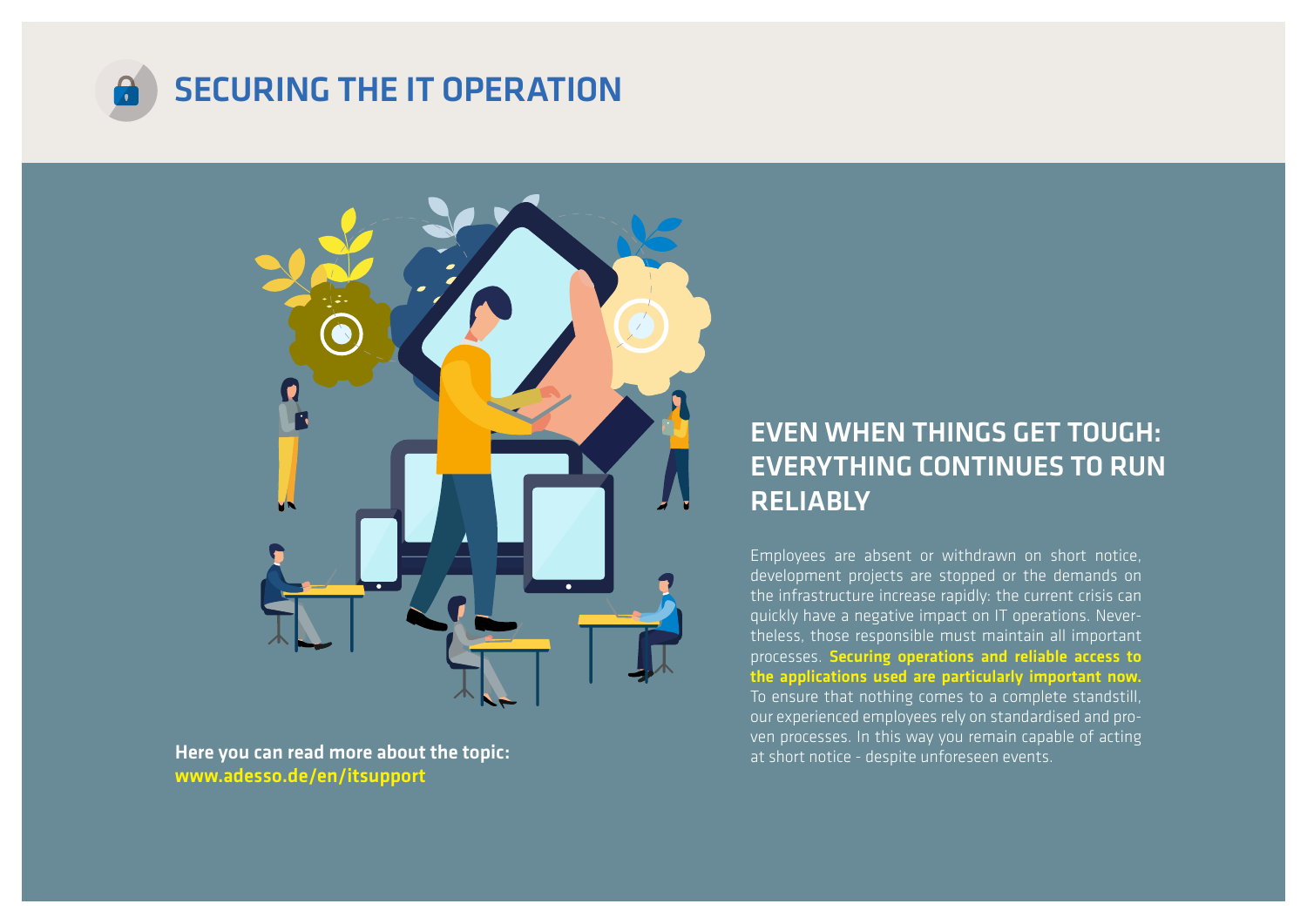

#### ON-DEMAND INFRASTRUCTURE - BE READY FROM NOW ON

Switching to Remote Work means: massive access to files, video conferences or online presentations. Some IT infrastructures might not be prepared for this - but the systems still need to be running. A Cloud-based ondemand infrastructure provides short-term relief. It provides companies with the urgently needed leeway to deploy processes securely. We clarify your individual requirements situation with you at short notice and quickly put together a solution that fits your needs in terms of scope, data protection, legal framework and budget.

Here you can read more about the topic: www.adesso.de/en/cloud

 $\bullet$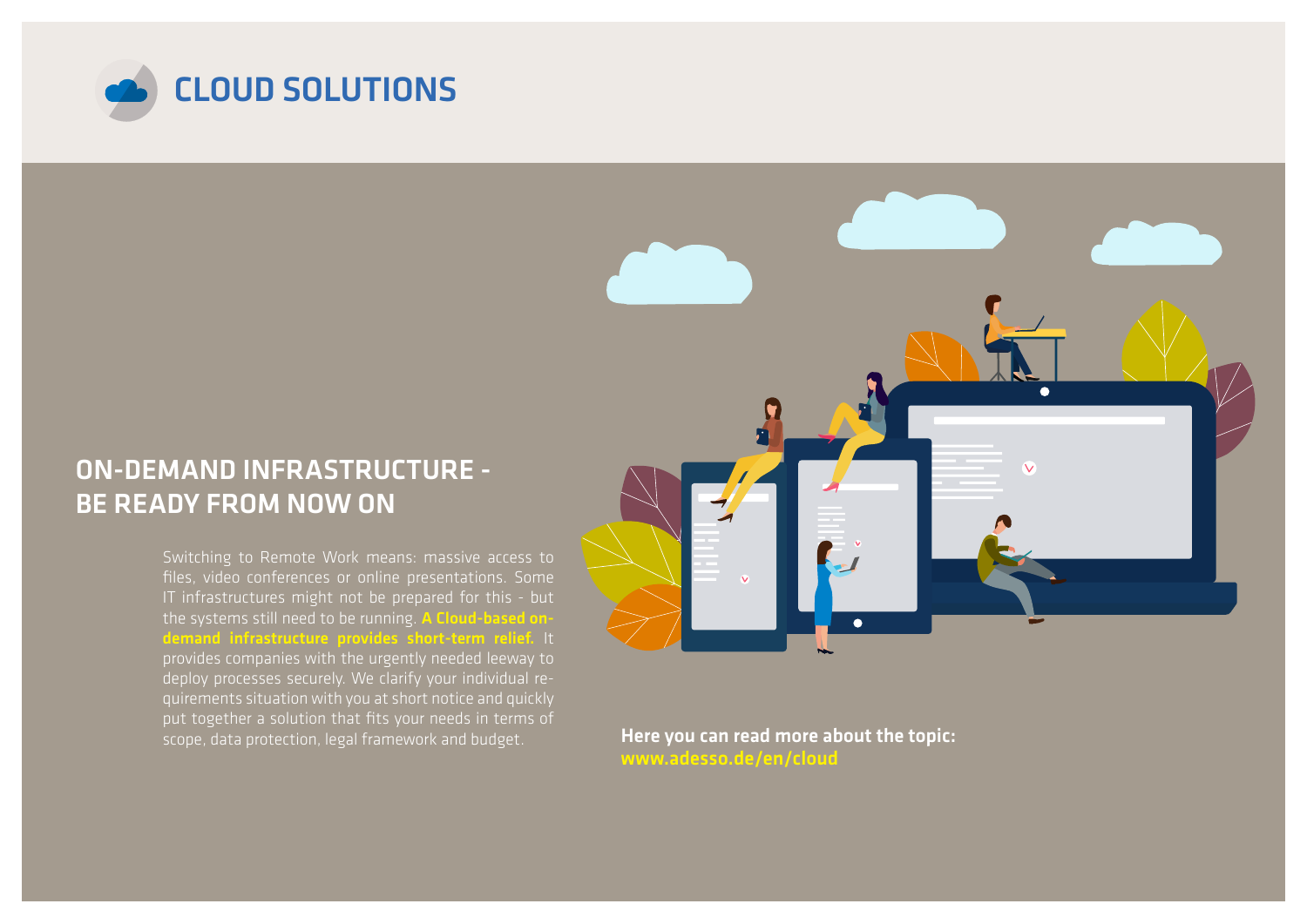

#### CREATE A STORE THAT IS ACCESSIBLE 24/7 - WITHOUT CUSTOMERS HAVING TO ENTER IT

Retailers who have so far primarily relied on shops are currently facing particular problems. If the central sales channel is no longer available, alternatives must be found quickly. Proven process models, scalable platforms and our experienced consultants make sure that you get your product range online in a short time. We integrate the selection, ordering, payment and fulfillment processes that match your requirements - all within days.

> Here you can read more about the topic: [www.adesso.de/en/onlineshopsolutions](http://www.adesso.de/en/onlineshopsolutions)

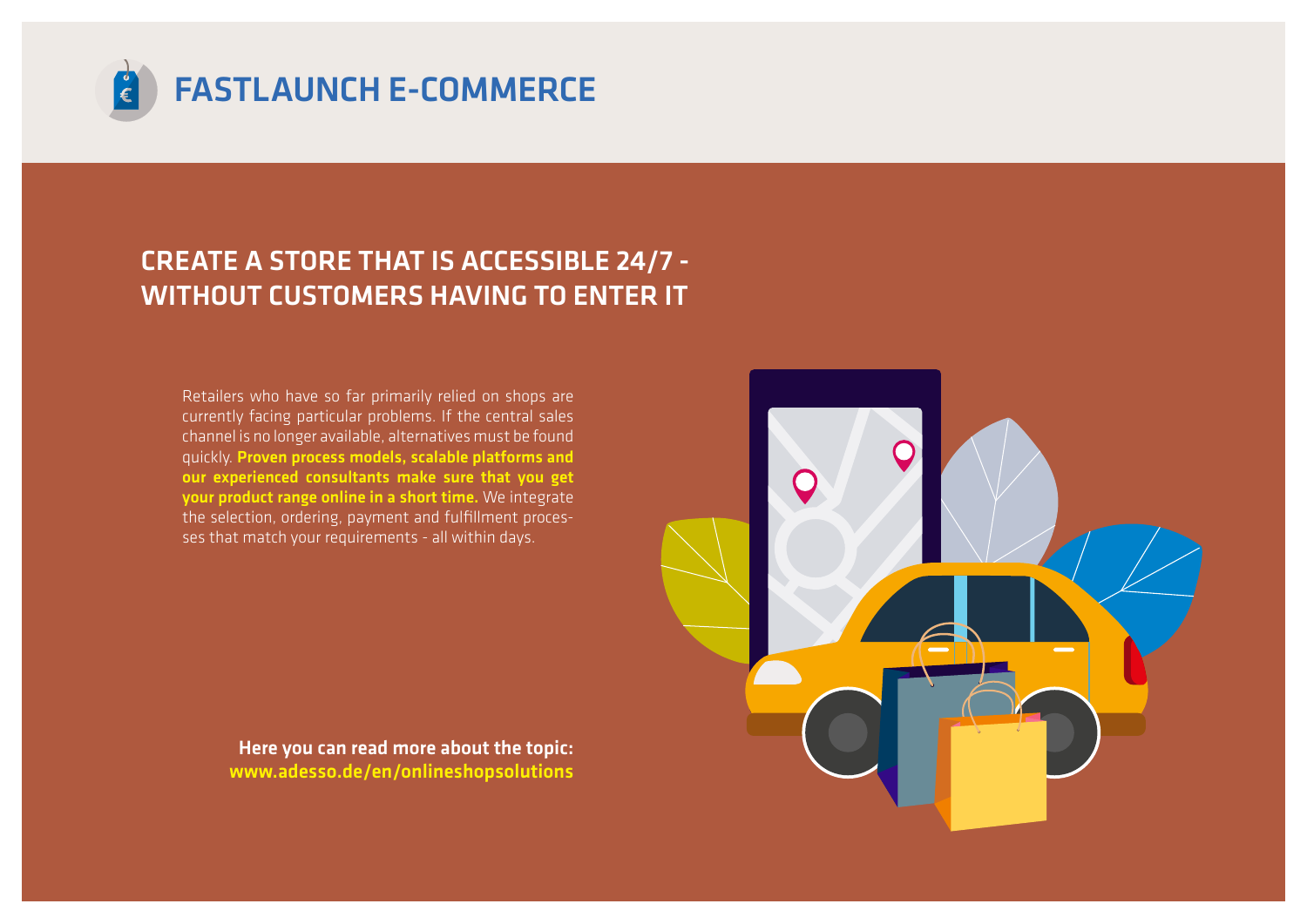

#### MAINTAINING CONTACT WITH CUSTOMERS - ESPECIALLY WHEN CIRCUMSTANCES ARE CHALLENGING

The media dominate the current crisis almost completely. Whether the topics of your communication fit the situation or whether you want to offer your customers a refreshing change: You must ensure that you continue to reach your target groups. Salesforce tools provide targeted, personalised, large-scale customer communications right away. We bundle the most important Salesforce solutions into a starter package and train your employees in the use of the basic functions. After just a few hours, you can get started with your communication.

Here you can read more about the topic: [www.adesso.de/en/customercommunication](http://www.adesso.de/en/customercommunication)

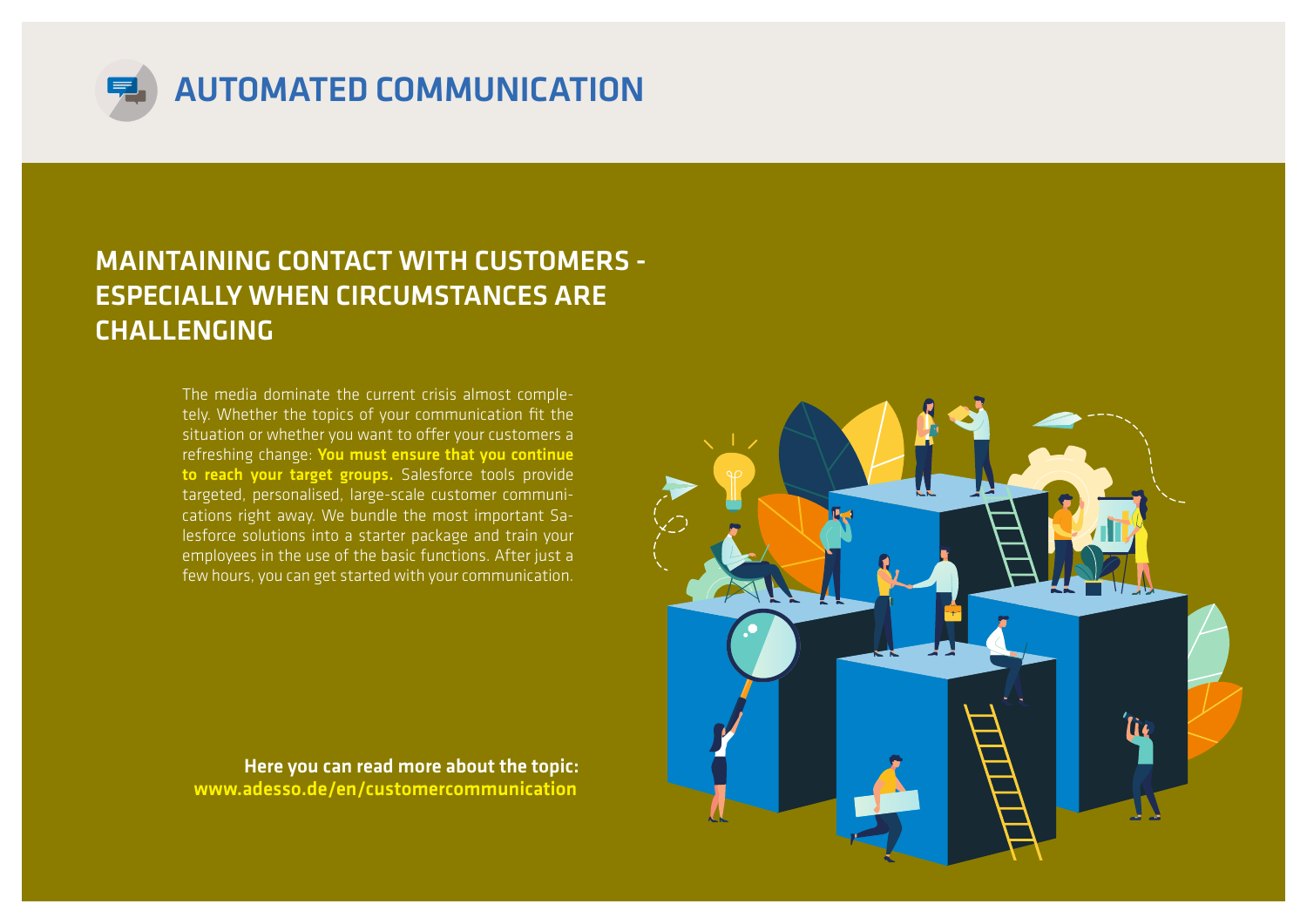

#### THE BUSINESS WILL CONTINUE - TOGETHER WE WILL MAKE YOUR PROCESSES PREDICTABLE



Stability is decisive for the success of a company - especially in times of crisis. Critical company processes must continue to function as smoothly as possible. Together with you, we analyse your current situation, identify critical points and develop short-term solutions. With the Home Office Check we test your processes around homework and data access from the outside.

Here you can read more about the topic: [www.adesso.de/en/bcm](http://www.adesso.de/en/bcm)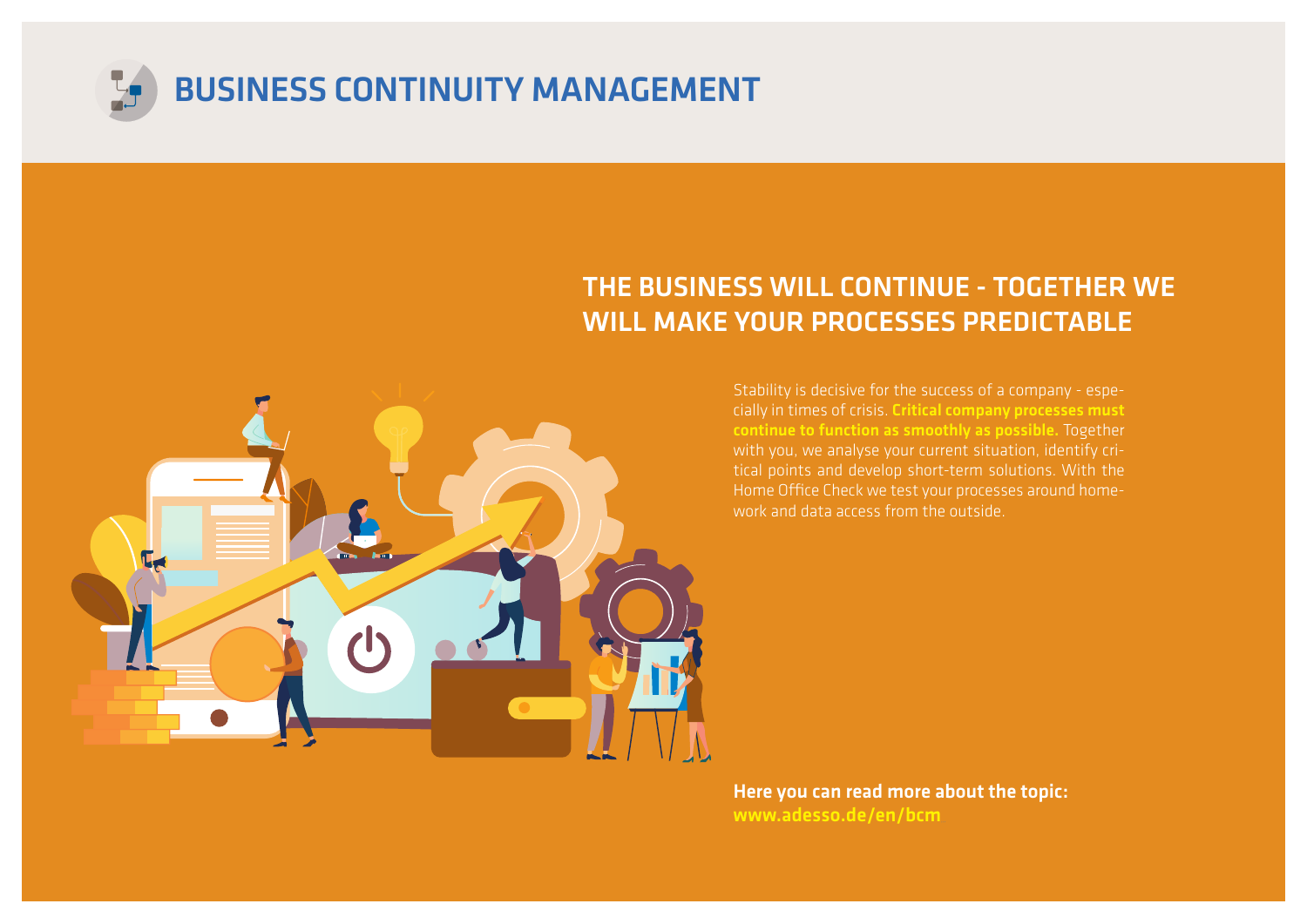

mad

**RET** 

**BEE)** 

#### PREPARING EMPLOYEES TO DEAL WITH URGENT ISSUES - ONLINE TRAINING FOR MULTIPLIERS

Right now is the right time to make employees fit for the future. Once the crisis is over, topics such as digital transformation will play a completely different role. Many companies are currently experiencing first-hand how important digital processes and competent employees are. Our training program teaches modern technologies, methods and industry-related topics - from Artificial Intelligence to the Internet of Things. Successful participants then pass on these topics to their organisations.

Here you can read more about the topic: [www.adesso.de/en/employeetraining](http://www.adesso.de/en/employeetraining)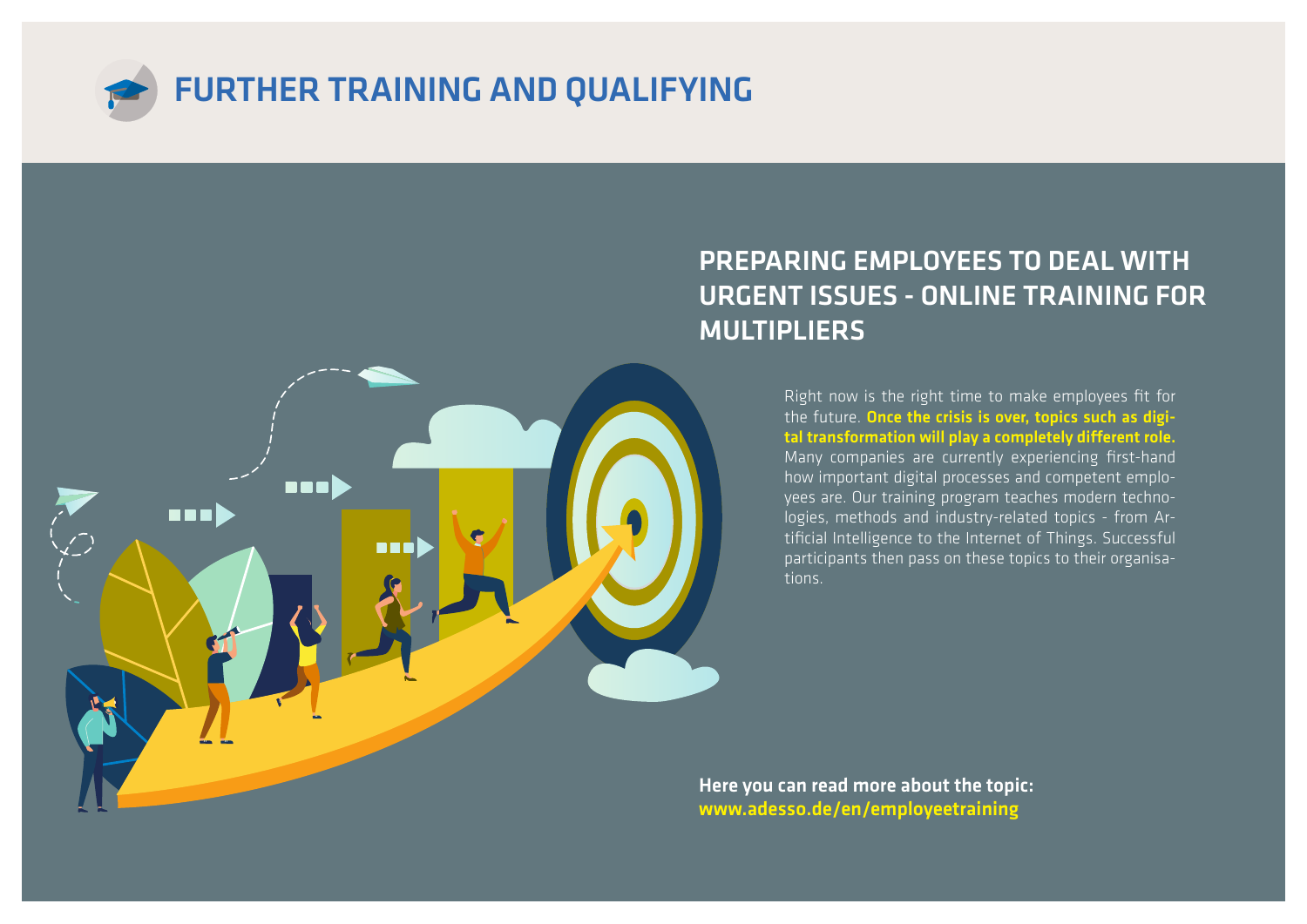

### KEEPING THE FLOOD OF ENQUIRIES UNDER CONTROL - REGARDLESS WHICH COMMUNICATION CHANNEL

You need to maintain your customer service even in times when personal conversations are only difficult or even impossible. Even more customers are now picking up the phone, sending e-mails or writing to you via social media channels. You need to be able to process and track this flood of enquiries in a well-organised manner. A multichannel and structured case management helps you to accomplish this.

> Here you can read more about the topic: [www.adesso.de/en/customercontact](http://www.adesso.de/en/customercontact)

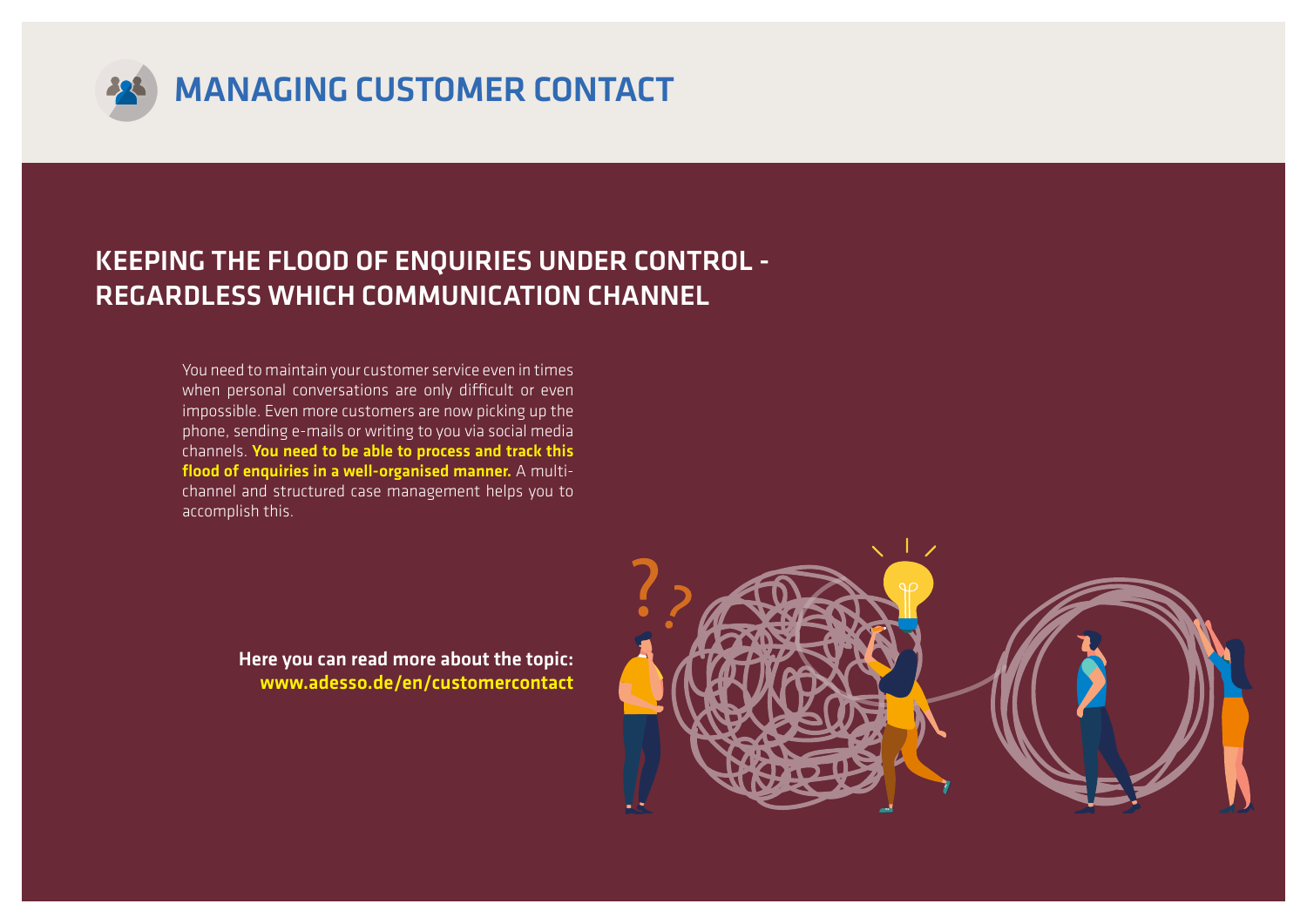



#### CHATBOTS AND TELEPHONE OFFERS REDUCE THE LOAD ON CUSTOMER SERVICE - WHITHOUT REDUCING SATISFACTION

Your customer and service hotline will directly experience the effects of the crisis. On the one hand, the number of calls is increasing, on the other hand call center agents are dropping out. Chatbots on websites or in smartphone apps and phone bots can cushion these problems. Simple queries are answered directly by these applications. The bot analyses more complex requests and forwards them - if necessary pre-qualified - to the right person in charge. Enquirers receive the information they are looking for more quickly, and your employees can concentrate on the important conversations.

Here you can read more about the topic: [www.adesso.de/en/chatbots](http://www.adesso.de/en/chatbots)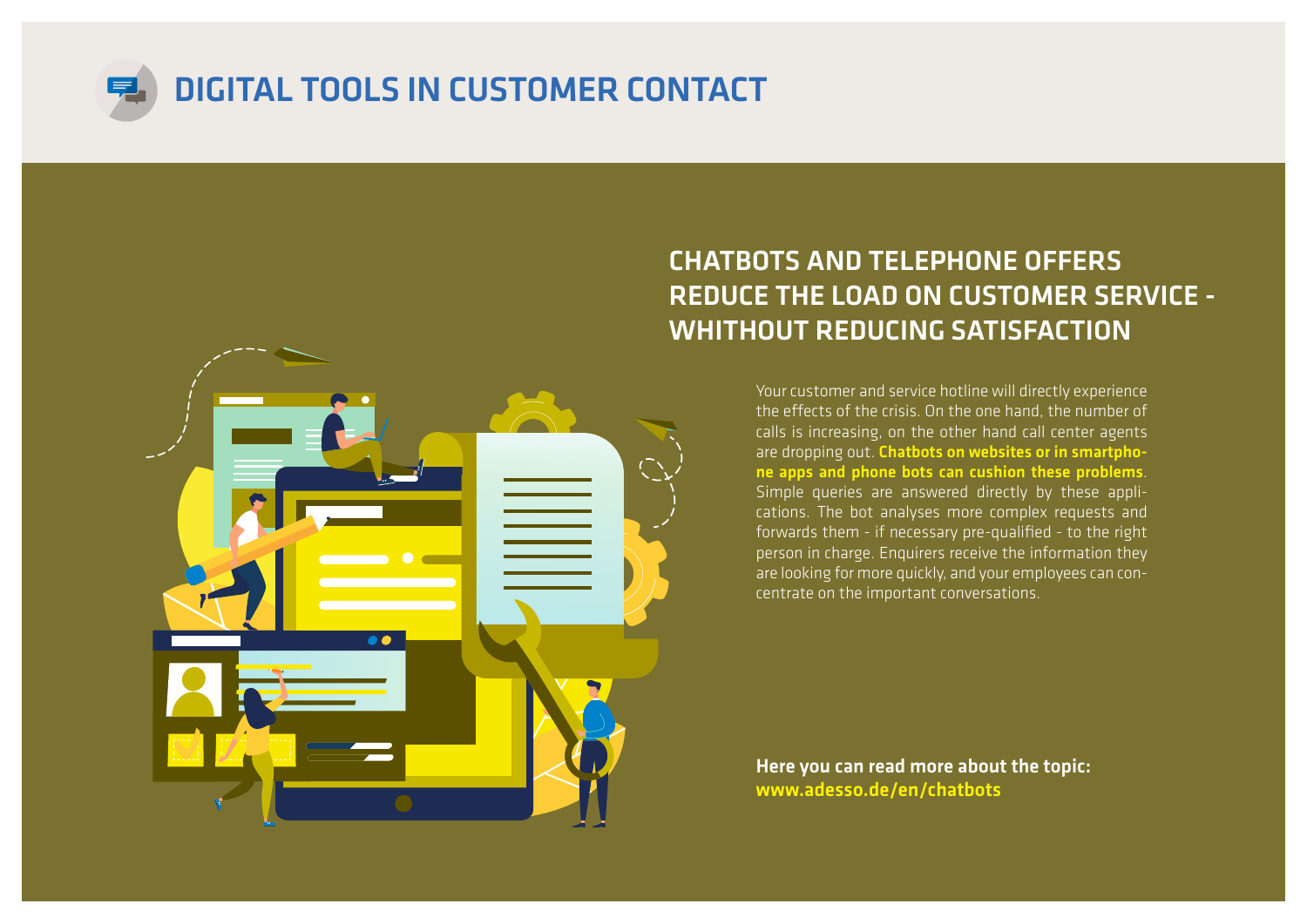

#### SOUND FORECASTS IN UNCERTAIN TIMES - REACT QUICKLY TO NEW DATA

The current crisis situation is radically changing the data situation in many areas. Forecasts are difficult to make, already developed forecast models are failing. But especially now it is important to make decisions based on reliable forecasts. Machine learning methods help you to recognise patterns and correlations in the new data basis. This allows you to react immediately to changes in the buying or communication behaviour of your customers.

> [www.adesso.de/en/forecasts](http://www.adesso.de/en/forecasts) Here you can read more about the topic:

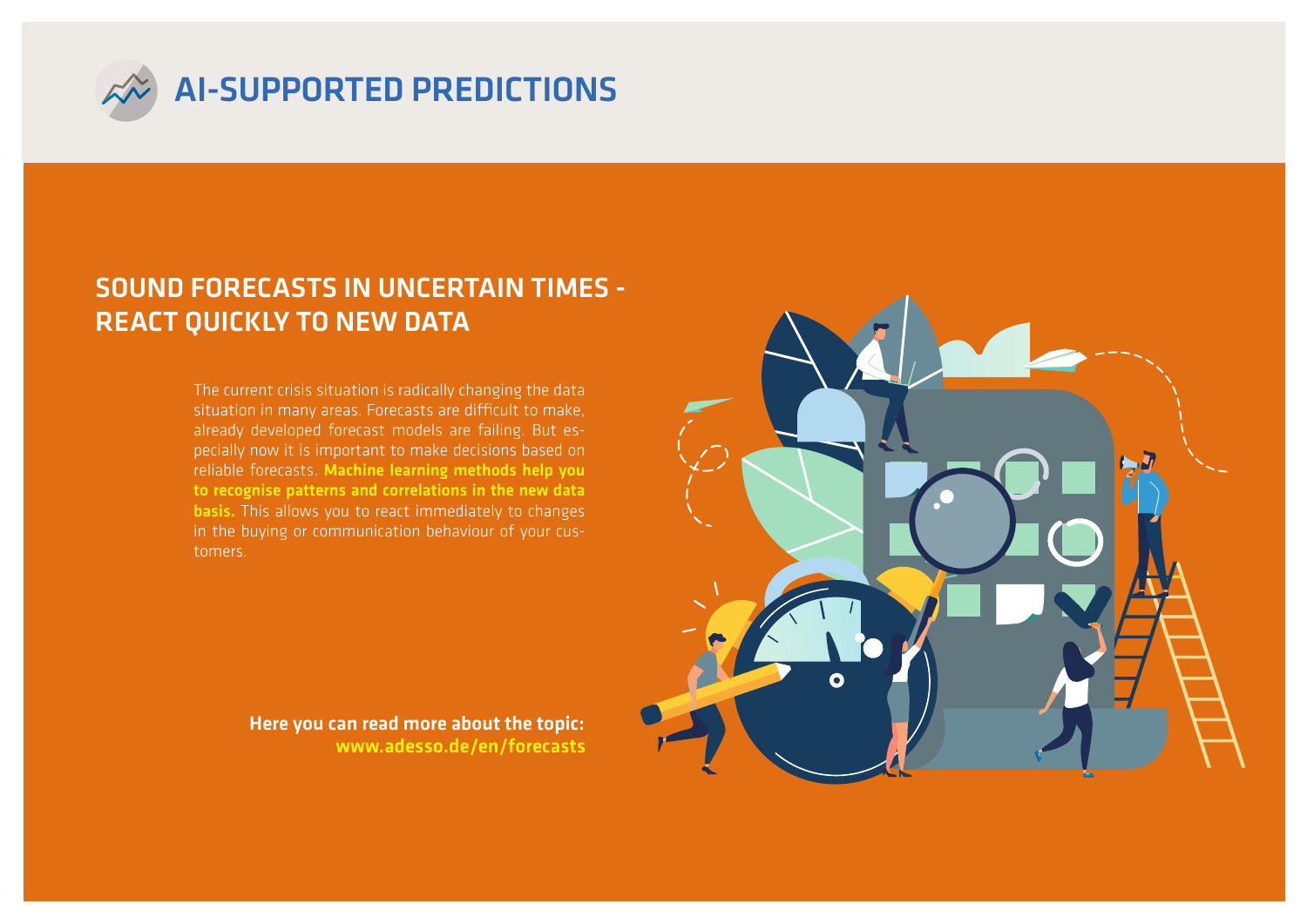### adesso

#### The Remote Interaction Room a currently suitable workshop format

No matter whether you have to react acutely to a situation caused by the crisis, want to improve processes in the short term or are thinking about digitalisation opportunities in the medium term: understanding each other is - as simple as it sounds - the key to successful projects.

With a well thought-out workshop concept that uses modern IT tools to channel the dynamics and deliver quickly usable results, we are also there to support you in overcoming your individual challenges.

The project tool Remote Interaction Room (Remote IR) is the answer to the requirements of distributed working. The Remote IR is a virtual workshop environment. The concept is based on a number of modern online tools such as Microsoft Teams, Microsoft OneNote or the business process modeling tool Cawemo and simple rules of the game. With the help of these tools, the project participants visualise processes together on "whiteboards" and thus develop a common understanding of the proiect.



Here you can read more about the topic: [www.adesso.de/en/remoteIR](http://www.adesso.de/en/remoteIR)